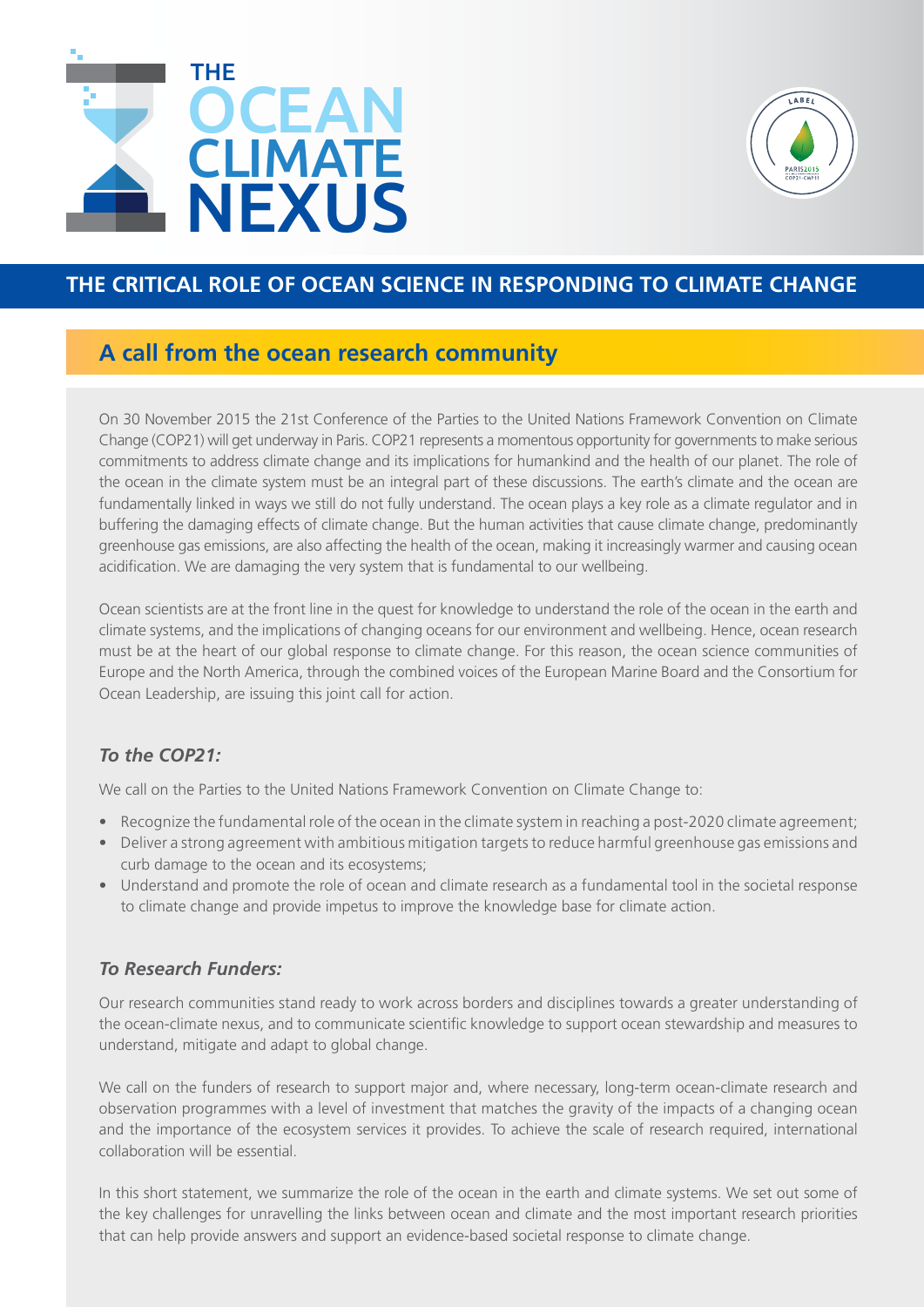# **The ocean: our planetary life support system**

Covering 71% of the earth's surface, the ocean plays a critical role in our climate system. The ocean stores, transports and exchanges with the atmosphere huge amounts of heat, water and greenhouse gases such as carbon dioxide. The ocean harbours an enormous and largely undiscovered biodiversity and provides a large fraction of the animal protein consumed by the world population. Ocean phytoplankton are responsible for approximately half the global biospheric net primary production. The ocean is so systemically important within the earth system that it has been called the planet's life support system.

Human activities, including the release of greenhouse gases to the atmosphere, are already strongly affecting the ocean and these effects are projected to increase in the future. Since the industrial revolution, the ocean has stored more than 25% of the human emissions of carbon dioxide and 90% of the additional heat resulting from the greenhouse gas effect. In doing so, the ocean acts as a buffer to reduce the global effects of climate change, but not without consequences.

The ocean is warming, sea level is rising and sea ice is rapidly shrinking. In addition, ocean acidification is happening in large areas of the global ocean because of carbon-dioxide uptake, while reduced ventilation is leading to lower oxygen levels in parts of the ocean. Other human activities including different types of pollution, nutrient loading, unsustainable fishing, and resource exploitation, are adding to the pressure on the ocean. Without drastic action to reduce the causes of climate change, these growing pressures and changes will have unforeseeable consequences for marine life, for ocean health, and for human wellbeing.

## **The ocean-climate nexus: a grand challenge of our time**

In recent decades, international collaborative research has led to an improved understanding of ocean-climate interactions and the influence of human activities on these systems. The challenge now is to enhance our understanding of fundamental processes and to develop observational and modelling frameworks that will allow an integrated assessment of the interconnected ocean-climate-human system. Meeting this challenge will enable much more reliable projections of possible future change. Combined with a deeper understanding of the social and economic drivers, such a knowledge base can underpin effective ocean management at local, regional, and global scales.

## **The changing state of the ocean**

Research has sought to investigate the role of the ocean in climate change. Variability of sea-surface temperatures on interannual to decadal timescales has been linked to changes in regional and local climate. For example, warmer sea-surface temperatures in the North Atlantic Ocean influence Atlantic hurricane activity, summer climate over Europe and North America, and rainfall over the African Sahel, India and Brazil. Climate change has the potential to disrupt ocean currents and thus the oceanic redistribution of heat, which may impact on regional climates. A warmer ocean also has consequences for the formation, extent and persistence of sea ice in polar and continental margin regions. For example, increased inflow of warm Atlantic waters into high latitudes has been linked to the decline of Arctic sea ice and mass loss from the Greenland ice sheet, both of which have feedbacks to the climate system.

The uptake and storage of heat and carbon by the ocean, and its transport and exchange with the atmosphere, varies among regions and over annual to multi-decadal timescales. Research is currently underway to understand such spatial and temporal variations because the projections of the earth's future climate, which include projections of sea level, the continental water cycle, hurricane activity, sea ice, and ocean acidification, depends on this understanding. Hence, knowledge of the complex processes underlying the ocean's variability is critical for an assessment of the interactions within the ocean-climate-human nexus.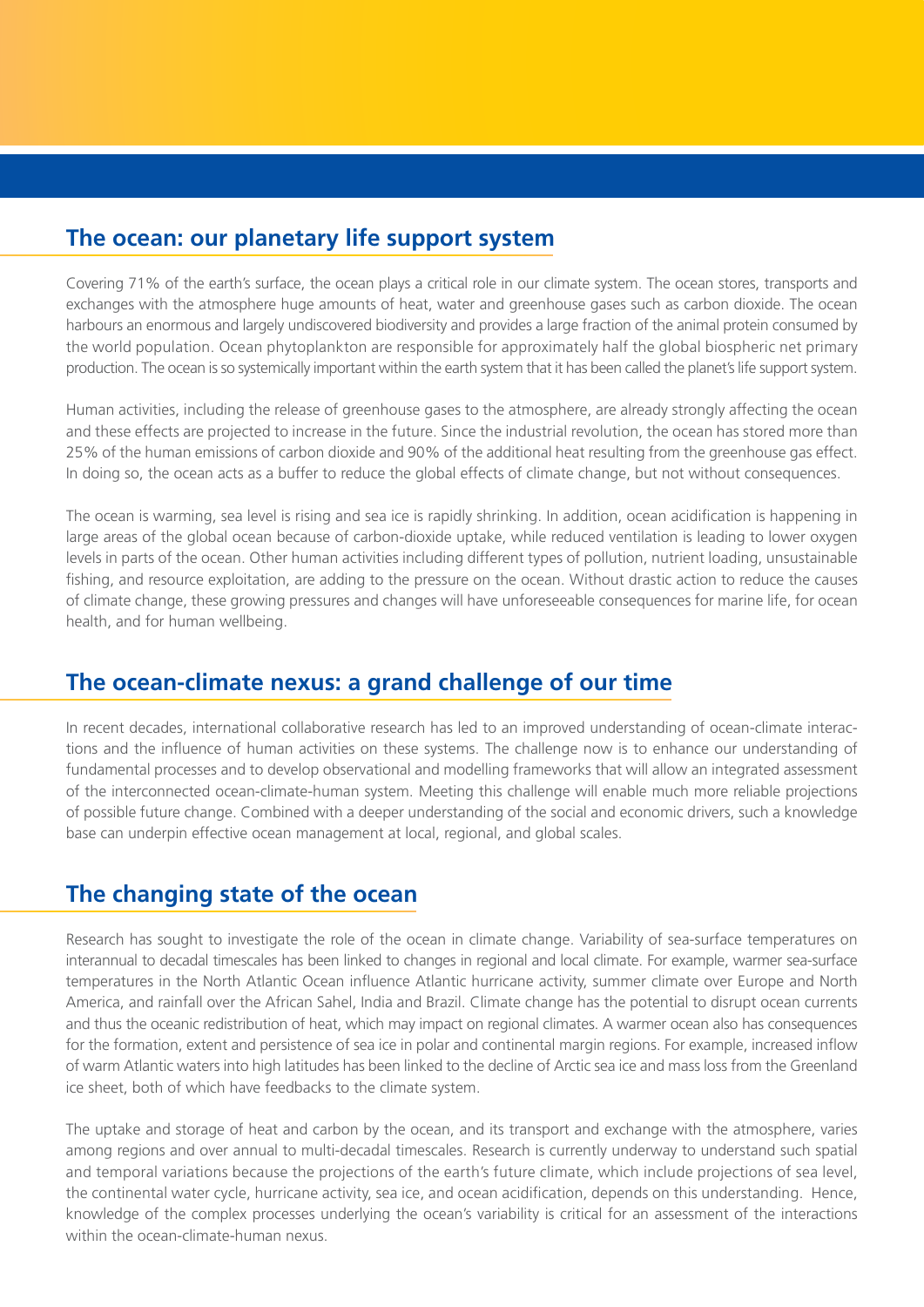# **The importance of marine biodiversity**

Changes in ocean physics and chemistry (e.g. warming, deoxygenation, acidification), along with pollution, are known to influence marine ecosystem productivity and services through effects on the physiology, life cycle and the distribution of many marine organisms. For humans, this can have obvious implications, for example, when commercial fish stocks are affected. However, the impacts of these changes on biodiversity and the functioning of marine food webs are highly complex and still poorly understood. It is now accepted that marine biodiversity is key to maintaining stable and productive marine ecosystems and the services they provide. Biodiversity enhances the ability of ecosystems to respond to change by allowing greater scope for development of alternative food web structures with changing environmental conditions. Conversely, loss of biodiversity may reduce the resilience of marine ecosystems, that is, the capacity to adjust to both gradual changes and rapid fluctuations.

The marine biosphere also provides important feedbacks to the climate system, one of which is through the "biological pump", which exports carbon from the surface ocean to the deep ocean. The strength of the biological pump and its long-term evolution depends upon many complex processes such as ocean circulation, supply of nutrients, primary production and marine food-web processes. Thus, the study of changing ocean physics and chemistry, and more generally of climate, is inextricably linked to the study of the marine biosphere and its evolution.

## **Observing the ocean: an imperative for both research and management**

Multidisciplinary and multidimensional synchronous observing of the global ocean is key to understanding oceanic processes. A primary goal is to improve our capability to make much more reliable projections of future states of marine systems and, in turn, to link these to climate. To achieve this at a wide range of spatial (global, regional, local) and temporal (seasonal to multi-decadal) scales requires a fundamental leap in our understanding of physical, chemical and biological processes in the ocean and their interactions. For this we need data and advanced models.

#### *Ocean Observing*

Our global ocean observing capabilities have steadily improved in the last decades. Investments in observing infrastructure (including both *in situ* and remote observing hardware and e-infrastructures), coupled with new sensor and platform technologies, allow for greater spatial and temporal coverage and the measurement of an increasing array of parameters. However, there are still major gaps in our observing capacity and in the type of variables that can be measured.

#### *Addressing Parameter Gaps*

There is a need to complete and sustain the initial global physical and carbon ocean observing systems designed more than 10 years ago, extend these to include a larger suite of essential biogeochemical, biodiversity and ecosystem variables, and build more integrated systems which combine information from satellites, *in situ* observations, process modelling, and integrated models.

#### *Long-term time series*

Long-term observations of the ocean are needed to understand its role in the global oceanic heat and carbon budget. Improved understanding of the physical and biological dynamics of the ocean is vital for assessing how much, and how fast, the earth will warm due to increased greenhouse-gas concentrations and for enhancing the quality of projections for the next decades.

#### *Projecting the future by understanding the past*

Historical ocean observations and natural archives (e.g. sediment cores) when coupled with current high-quality observations, form a basis for developing estimates of previous ocean states. These provide powerful constraints and verification for modelling systems developed for making projections of climate states. However, many of the historical data sets require data rescue and data reprocessing activities.